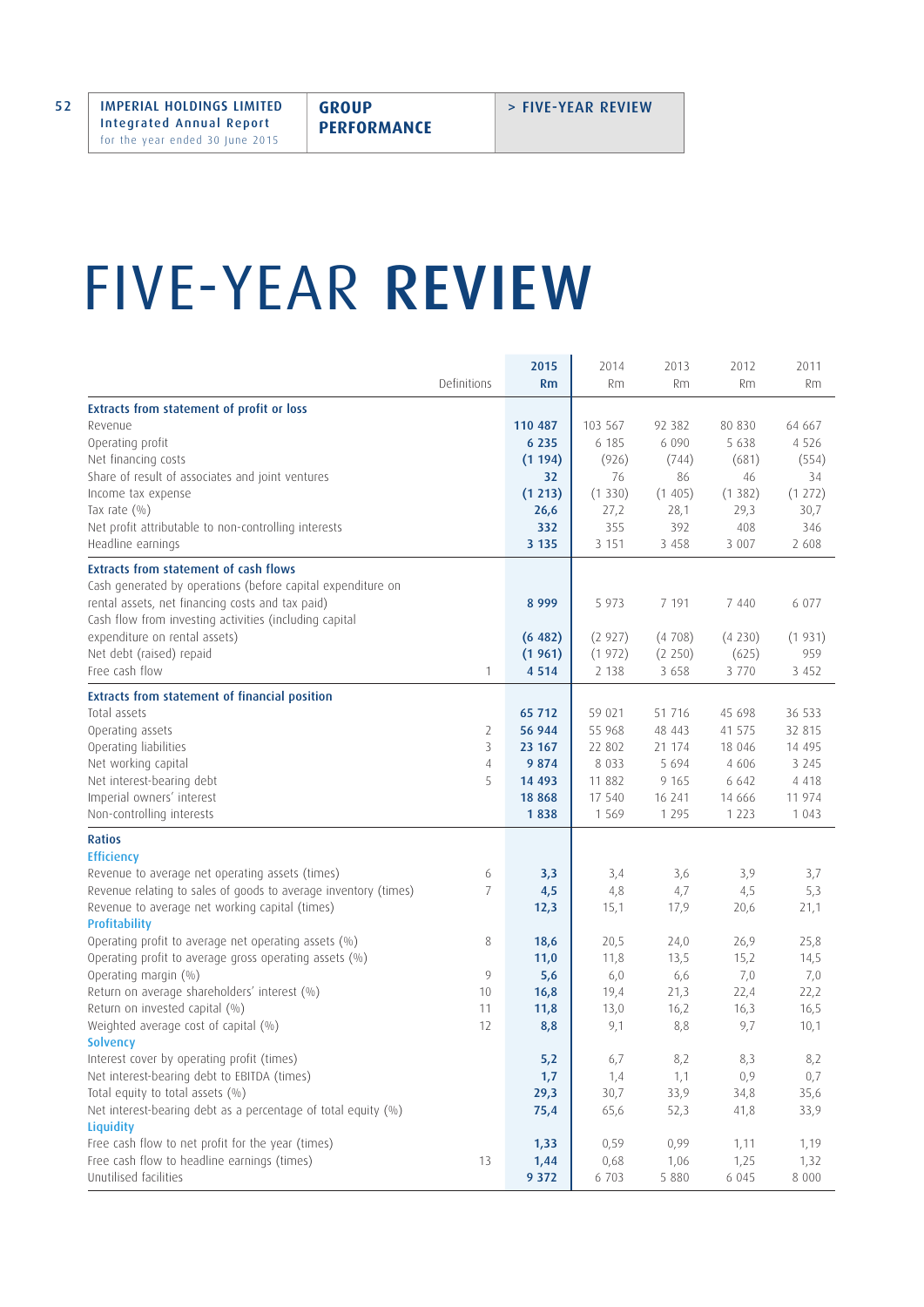

|                                                            |             | 2015     | 2014     | 2013    | 2012      | 2011      |
|------------------------------------------------------------|-------------|----------|----------|---------|-----------|-----------|
|                                                            | Definitions | Rm       | Rm       | Rm      | <b>Rm</b> | <b>Rm</b> |
| Investing in the future                                    |             |          |          |         |           |           |
| Cost of new acquisitions                                   |             | 1076     | 911      | 776     | 2 2 4 1   | 1 1 7 8   |
| Expansion capital expenditure                              |             | 2 5 1 5  | 1957     | 1 682   | 1 1 2 5   | 687       |
| Net replacement capital expenditure                        |             | 2 0 0 4  | 1 642    | 1 3 9 5 | 1 4 6 7   | 841       |
| Capital commitments                                        |             | 2 2 8 9  | 2 2 8 5  | 935     | 1 1 1 2   | 1 0 0 7   |
|                                                            |             |          |          |         |           |           |
| <b>Statistics</b>                                          |             |          |          |         |           |           |
| Total new and used vehicles and motorcycles sold           |             | 211 412  | 208 740  | 206 462 | 198 131   | 168 661   |
| Number of transport fleet vehicles (owned)                 |             | 7 1 3 3  | 5 676    | 6 4 3 1 | 6 3 1 2   | 6 0 3 0   |
| Number of vehicles for hire (car rental only)              |             | 14 9 17  | 15 3 5 6 | 17 602  | 16 599    | 17 0 26   |
| Number of employees                                        |             | 51 361   | 51 671   | 51 007  | 47 699    | 40 898    |
| Employee costs                                             |             | 15 647   | 14 576   | 12 824  | 10 703    | 8 7 1 3   |
| Wealth created per employee                                |             | 475      | 444      | 412     | 380       | 360       |
| Total taxes and levies paid                                | 14          | 1496     | 1748     | 1 4 3 8 | 1 572     | 1 5 4 3   |
| Share performance                                          |             |          |          |         |           |           |
| Basic headline earnings per share (cents)                  |             | 1624     | 1 6 2 5  | 1 8 0 5 | 1 5 6 6   | 1 3 7 0   |
| Basic core earnings per share (cents)                      |             | 1754     | 1815     | 1872    | 1 623     | 1 2 3 4   |
| Dividends per share (cents)                                |             | 795      | 820      | 820     | 680       | 480       |
| Earnings yield (%)                                         | 15          | 8,8      | 8,1      | 8,6     | 9,1       | 11,3      |
| Price earnings ratio (times)                               | 16          | 11,4     | 12,3     | 11,6    | 11,0      | 8,9       |
| Net asset value per share (cents)                          | 17          | 9696     | 9 0 3 7  | 8 3 2 4 | 7 4 7 9   | 6 137     |
| Market prices (cents)                                      |             |          |          |         |           |           |
| - Closing                                                  |             | 18 5 5 0 | 20 000   | 20 968  | 17 200    | 12 125    |
| - High                                                     |             | 20 634   | 22 290   | 22 600  | 17 729    | 13 2 45   |
| - Low                                                      |             | 16 418   | 16 080   | 17 150  | 9 4 2 0   | 8 4 5 0   |
| Total market capitalisation at closing prices              | 18          | 37 616   | 41 563   | 43 788  | 36 093    | 25 320    |
| Value of shares traded                                     |             | 34 159   | 43 446   | 51 766  | 30 099    | 26 937    |
| Value traded as a percentage of average capitalisation (%) |             | 86       | 102      | 130     | 98        | 124       |
| <b>Exchange rates used</b>                                 |             |          |          |         |           |           |
| Rand to euro                                               |             |          |          |         |           |           |
| - average                                                  |             | 13,37    | 14,07    | 11,43   | 10,38     | 9,49      |
| - closing                                                  |             | 13,55    | 14,51    | 13,04   | 10,39     | 9,55      |
| Rand to US dollar                                          |             |          |          |         |           |           |
| - average                                                  |             | 11,44    | 10,38    | 8,84    | 7,75      | 7,06      |
| - closing                                                  |             | 12,15    | 10,62    | 10,01   | 8,20      | 6,70      |
| Rand to British pound                                      |             |          |          |         |           |           |
| - average                                                  |             | 18,02    | 16,87    | 13,85   | 12,27     | 11,15     |
| - closing                                                  |             | 19,11    | 18,11    | 15,22   | 12,87     | 10,85     |
| Rand to Nigerian naira                                     |             |          |          |         |           |           |
| - average                                                  |             | 0,06     | 0,06     |         |           |           |
| - closing                                                  |             | 0,06     | 0,06     |         |           |           |
| Rand to Botswana pula                                      |             |          |          |         |           |           |
| - average                                                  |             | 1,20     | 1,17     | 1,09    | 1,05      | 1,07      |
| - closing                                                  |             | 1,23     | 1,21     | 1,16    | 1,07      | 1,03      |
| Rand to Australian dollar                                  |             |          |          |         |           |           |
| - average                                                  |             | 9,54     | 9,52     | 9,06    | 7,99      | 6,80      |
| - closing                                                  |             | 9,40     | 9,96     | 9,01    | 8,40      | 6,57      |